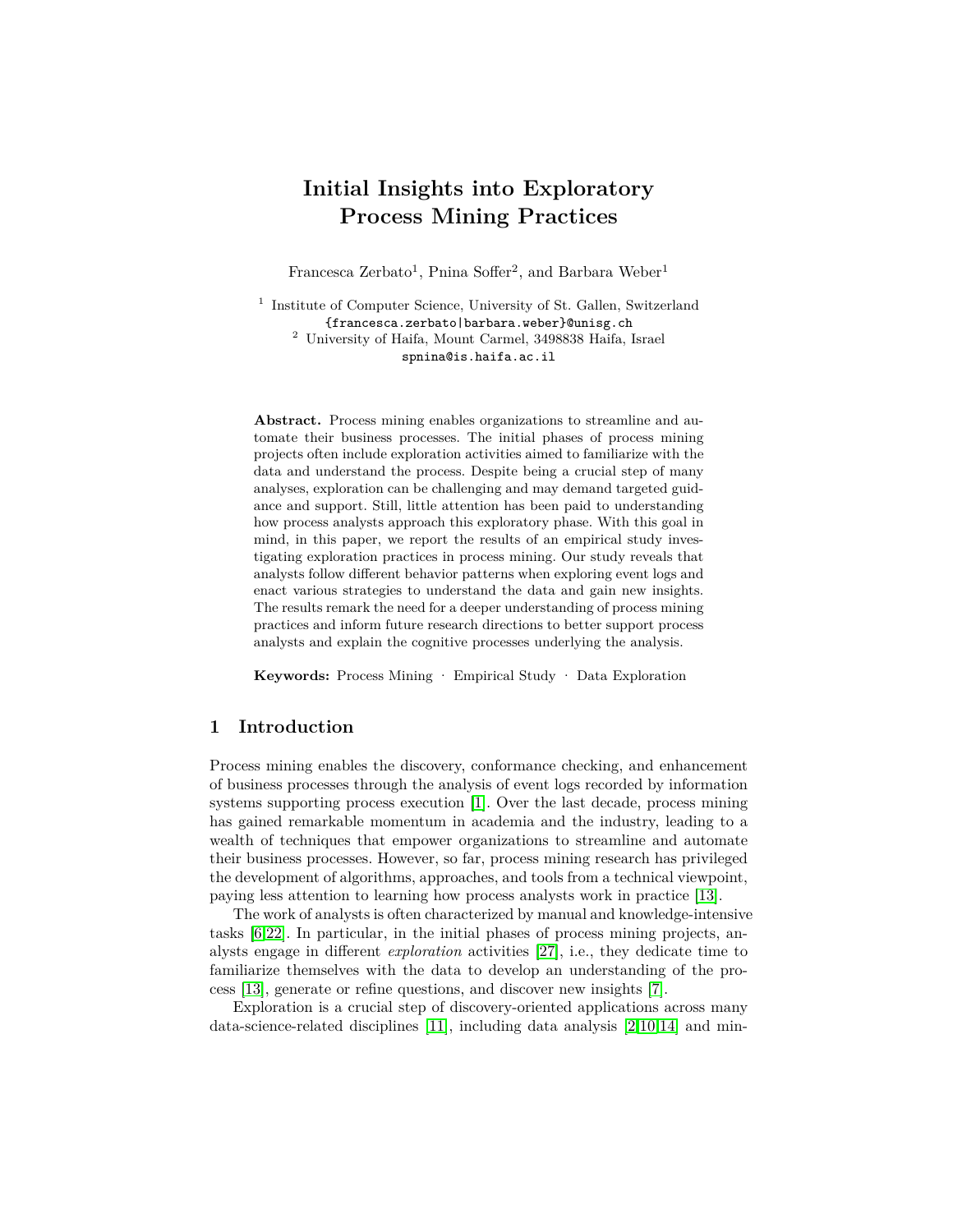ing [\[16\]](#page-15-6), and process mining [\[13,](#page-15-0)[20,](#page-15-7)[22\]](#page-15-1). For example, in data mining, the CRISP-DM methodology includes an "explore data" task within the "data understanding" phase, while the SEMMA and Two Crows models comprise an explicit "explore" step [\[16\]](#page-15-6). In process mining, exploration occurs mainly during event log inspection [\[22\]](#page-15-1), in combination with process discovery [\[1](#page-14-0)[,13\]](#page-15-0), or whenever research questions lead to unexpected findings that need to be explained [\[7\]](#page-14-2).

Recent interviews with data analysts [\[2,](#page-14-3)[28\]](#page-15-8) have shed light on exploration activities and related challenges that may benefit from guidance and tool support, such as choosing what to analyze or finding new insights. Given the affinity between data science and process mining, some of these findings may well apply to the latter area, raising the question of whether process analysts conduct similar activities or face similar challenges when exploring event logs and, if so, how they could be supported. However, so far, little attention has been paid to understanding how process analysts approach exploration in practice.

In this paper, we take a step in this direction and report the results of an empirical study designed to observe analysts as they engage in an exploratory process mining task. In this work, we specifically focus on "initial exploration", i.e., the phase in which analysts familiarize themselves with an event log before addressing specific analysis questions [\[28\]](#page-15-8). Mainly, we aim to understand (i) what activities analysts perform, (ii) what target artifacts they focus on, i.e., what are the objects of their analysis, and (iii) what are exploration goals and strategies. Accordingly, we formulate the following research questions.

- (RQ1) *What are the patterns of behavior of the initial exploration?* With RQ1, we aim to discover patterns of behavior focusing on sequences of exploration activities performed on different target artifacts.
- (RQ2) *What are the goals and strategies of the initial exploration? How do they relate to different patterns of behavior?* With RQ2, we aim to understand what exploration goals are and what strategies analysts implement to achieve them. Also, we look at the relationship between goals and patterns of behavior to investigate if different goals lead to different patterns of behavior.

To address RQ1 and RQ2, we analyze different kinds of *behavioral data*, namely the interactions with process mining software and target artifacts and subjective insights about exploration goals and strategies in the form of verbal data. Our study reveals that analysts follow different behavior patterns when exploring event logs and work with various goals in mind, enacting different strategies to familiarize themselves with the data and understand the process. Our findings contribute to an initial understanding of exploration in process mining and highlight activities that could benefit from practical guidance, e.g., choosing suitable analysis techniques based on event log characteristics. Starting from these preliminary results, we suggest avenues for future research investigating (exploratory) process mining practices to better meet the practical needs of process analysts through guidance and support and enhance our ability to explain empirical findings with the development of respective theories.

Our paper unfolds as follows. Sect. [2](#page-2-0) reviews related work. Sect. [3](#page-3-0) presents the method followed to design and conduct the empirical study. Sect. [4](#page-5-0) reports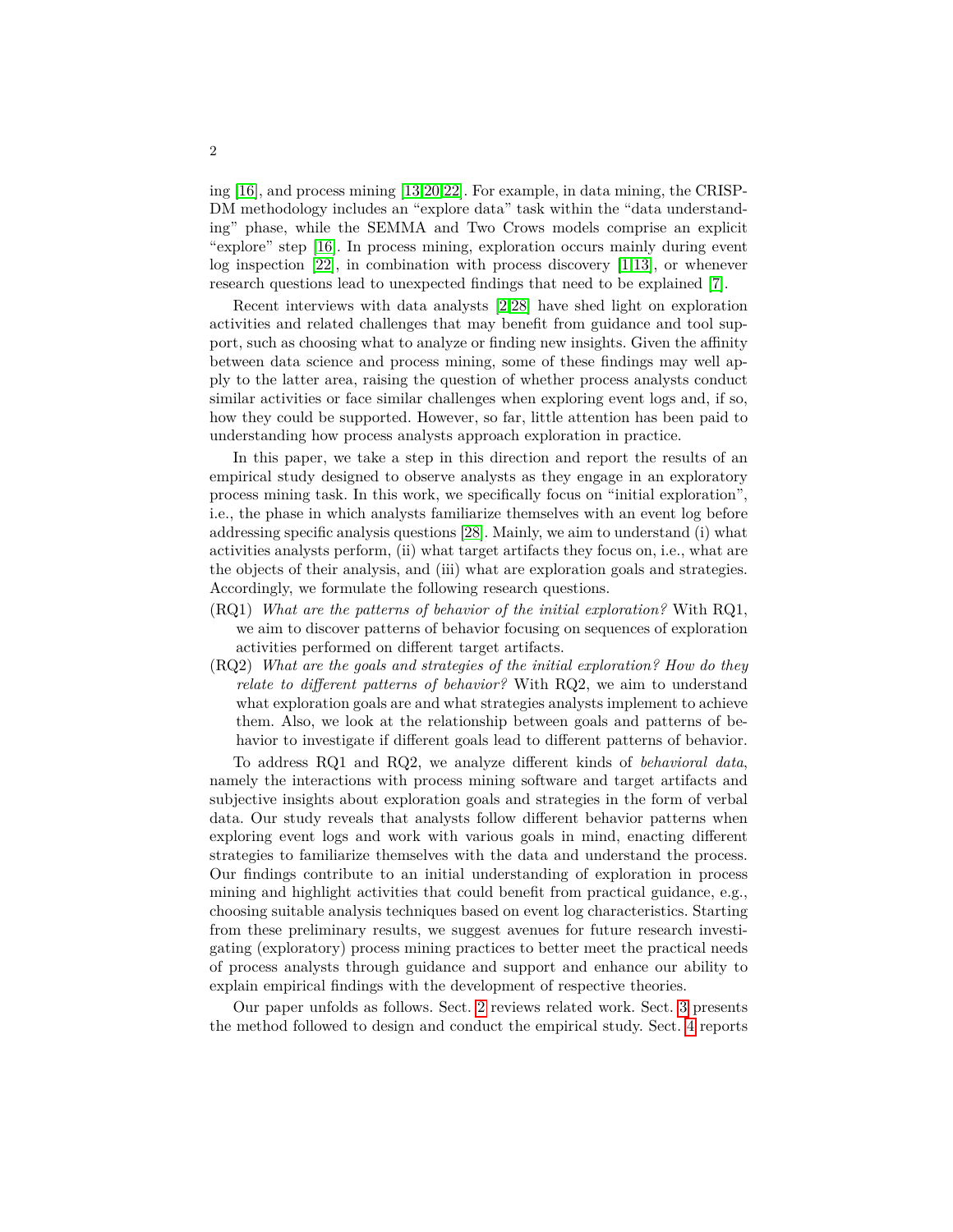the results of our analysis. Sect. [5](#page-12-0) discusses the lessons learned and limitations of this study. Sect. [6](#page-13-0) closes the paper and presents an agenda for future research.

## <span id="page-2-0"></span>**2 Related Work**

With this paper, we aim to advance the understanding of exploratory process mining practices by analyzing process analysts' behavior in the form of interaction and verbal data. Thus, our work is related to research on understanding exploration activities and goals in data science and, in particular, process mining.

Exploration has its roots in Exploratory Data Analysis (EDA), introduced by Tukey in the 1970s as the "foundation stone" of any analysis [\[27\]](#page-15-2).

Nowadays, exploration is an essential step of many data-science-related endeavors [\[11\]](#page-15-3), including data [\[16\]](#page-15-6) and process mining methodologies [\[1](#page-14-0)[,7\]](#page-14-2). For example, the L\* lifecycle model [\[1\]](#page-14-0) includes an activity "explore" in "Stage 2", the step aimed to create a control-flow model of the process under analysis. The PM<sup>2</sup> methodology [\[7\]](#page-14-2) mentions "data-driven exploration" as a way to refine abstract questions since coming up with good questions at the start of a project is not easy. The authors also emphasize that exploration can generate unexpected findings and lead to concrete questions to investigate these findings further.

Related to our work are approaches investigating exploration activities in process mining. A few studies focused on supporting the exploration of process data, e.g., by easing the mapping of information among event data sources [\[26\]](#page-15-9) or recommending interesting sets of process instances in event logs [\[22\]](#page-15-1). However, these approaches did not investigate how analysts approach exploration in practice. Klinkmüller et al. [\[13\]](#page-15-0) examined process mining reports to understand the information needs of process analysts. The paper shed light on process mining practices in general, uncovering, for example, that analysts often combine familiarization with process discovery. Still, the study did not tap into the potential of user behavior analysis to unravel the dynamics of exploration processes.

So far, process mining research has paid little attention to understanding the behavior of analysts as they engage in process mining and, in particular, in exploration activities. Still, the analysis of interaction and verbal data has contributed to advancing user behavior understanding in neighboring areas, e.g., data science [\[2](#page-14-3)[,10,](#page-15-4)[14,](#page-15-5)[28\]](#page-15-8). A growing body of literature has recently focused on understanding data exploration practices from different angles, uncovering typical analysis activities, goals, and related challenges. For example, the interview studies by Alspaugh et al. [\[2\]](#page-14-3) and Wongsuphasawat et al. [\[28\]](#page-15-8) revealed that analysts explore data for profiling and discovery goals but have to deal with fragmented tool spaces, repetitive tasks, and limited access to stakeholders. Liu et al. [\[14\]](#page-15-5) interviewed data workers to understand cognitive, artifact, and execution alternatives of data sense-making processes, emphasizing the need to support the navigation and linking of alternatives across abstraction levels and tools. Han et al. [\[10\]](#page-15-4) used interaction and eye-tracking data to understand the behavior of data workers as they discover data quality issues, uncovering patterns of information usage and search strategies that can inform the design of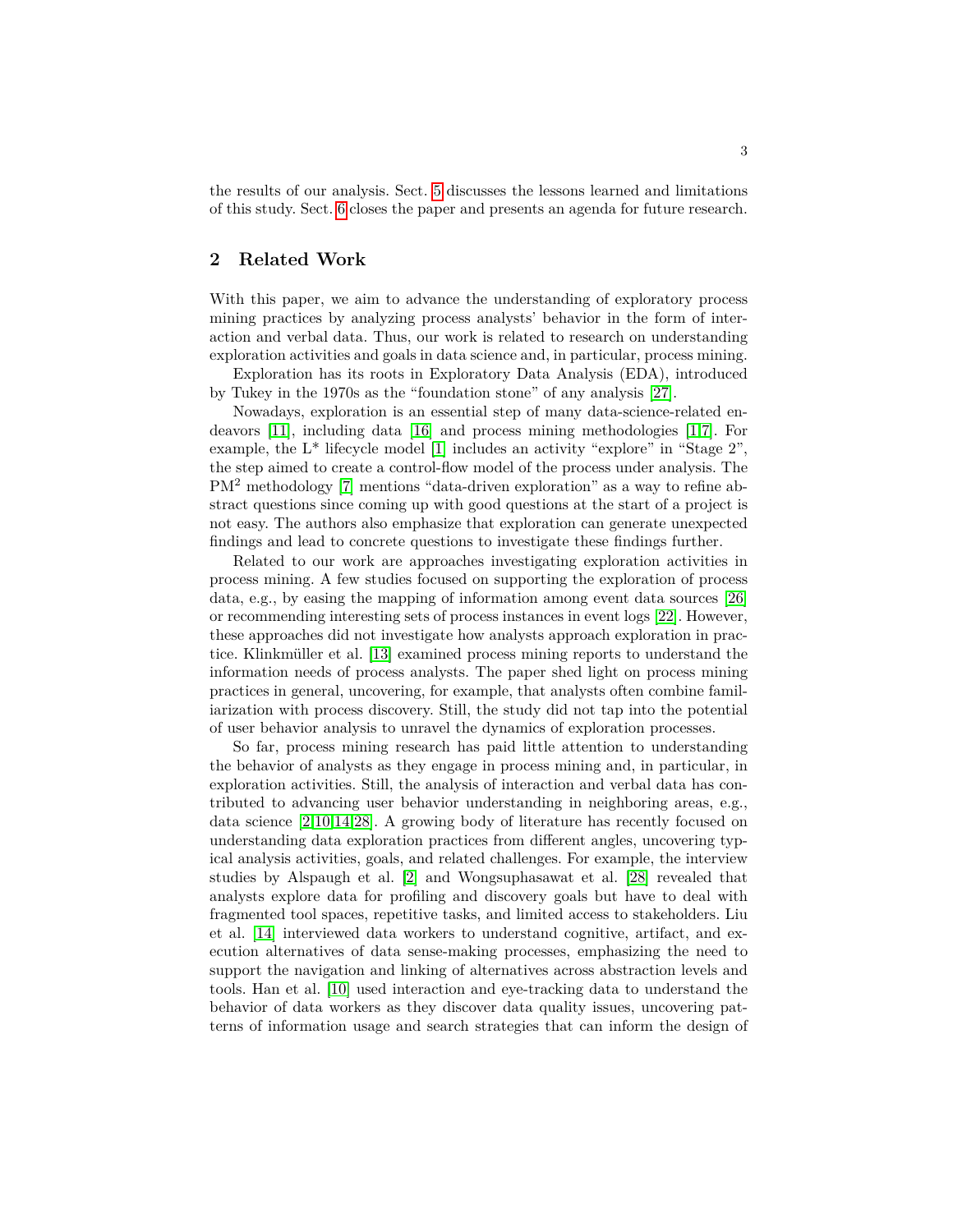data curation platforms. Besides providing insightful results, these studies uncover many new questions, remarking the need for more research to reveal the actual underlying practices of analysts [\[14\]](#page-15-5) and enhance tool support [\[2,](#page-14-3)[10](#page-15-4)[,28\]](#page-15-8).

To our knowledge, this is the first paper looking into the behavior of *process* analysts. Indeed, although some of the findings in [\[2,](#page-14-3)[28\]](#page-15-8) may apply to process mining, we advocate that it is not unlikely that the complex dynamics hidden in event logs would lead to unique exploration patterns, goals, and challenges.

## <span id="page-3-0"></span>**3 Research Methodology**

This section describes the planning and execution of our study and outlines the key aspects of the analysis conducted to address RQ1 and RQ2 (cf. Sect. [1\)](#page-0-0).

*Participants.* For our study, we target academics and practitioners with varying levels of process mining experience and expertise. We recruited participants by reaching out to people in our professional networks. Participation was voluntary and based on the following requirements: (i) having analyzed at least one reallife event log over the past three years and (ii) having sufficient knowledge of  $Disco<sup>3</sup>$  $Disco<sup>3</sup>$  $Disco<sup>3</sup>$ , the process mining tool chosen for our study.

*Materials.* The task was designed to observe participants as they use Disco to analyze the road traffic fine management event log [\[5\]](#page-14-4), a real-life event log representing the process of managing fines by the Italian police. We chose Disco as it is a commercial, easy-to-use tool, often used for initial analyses [\[1\]](#page-14-0). Based on the details in [\[15\]](#page-15-10), we prepared a document (referred to as "artifacts") with a description of the temporal constraints that need to be respected by the normative process, the activities and the attributes recorded in the event log, and a conceptual data model. The artifacts were intended as a source of domain knowledge and were at the participants' disposal for the whole session<sup>[4](#page-3-2)</sup>.

*Procedure.* We organized the task into an initial exploration, a guided exploration, and a semi-structured interview. We instructed participants to verbalize their thoughts in a think-aloud manner [\[8\]](#page-15-11) as they performed the analysis. For the initial exploration, we gave participants up to 10 minutes to familiarize themselves with the event log. For the guided exploration, we provided participants with a guiding question aimed to replicate a high-level business goal and asked them to explore the event log at their own pace with this question in mind. Afterward, we assessed their understanding of the circumstances related to the guiding question with a comprehension test. Then, we repeated the procedure for a second guiding question. Finally, we interviewed participants to gain subjective insights into analysis strategies, goals, and challenges.

*Execution.* The data collection took place between July and September 2020 via Zoom[5](#page-3-3) meetings during which we recorded the participants' think-aloud audio and their interaction with Disco and the artifacts, captured through screen

<span id="page-3-1"></span><sup>3</sup> Fluxicon Disco: <https://fluxicon.com/disco/>

<span id="page-3-2"></span><sup>4</sup> Link to the material: <https://drive.switch.ch/index.php/s/wevV2gXmoLBXrSY>

<span id="page-3-3"></span><sup>5</sup> Zoom: <https://zoom.us>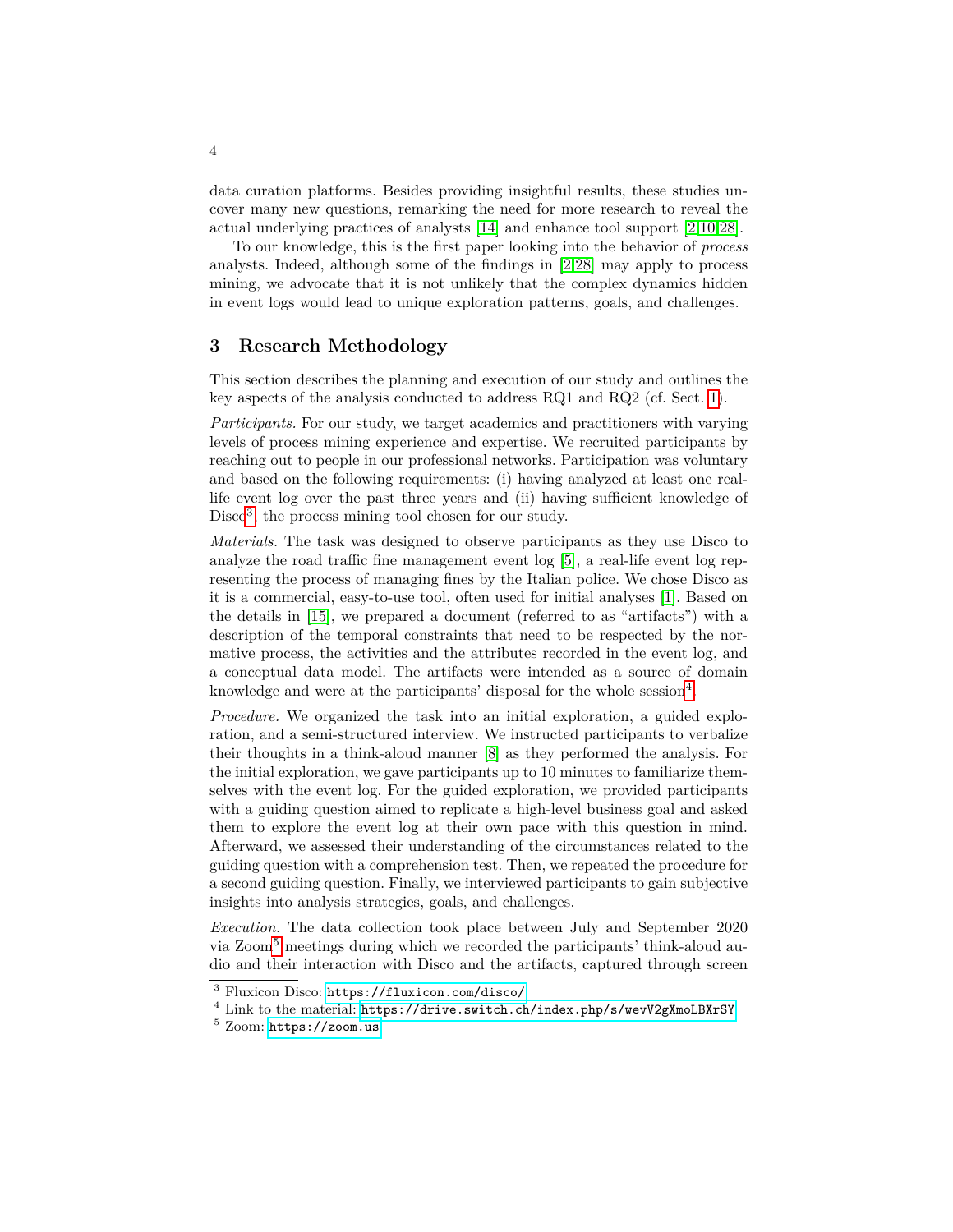<span id="page-4-0"></span>

| ID              | <b>GENDER</b> | A/I  | <b>POSITION</b> | <b>PM EXPERTISE</b> |                 | <b>PROCESS ANALYSIS</b> |              |                |  |
|-----------------|---------------|------|-----------------|---------------------|-----------------|-------------------------|--------------|----------------|--|
|                 |               |      |                 | <b>OVERALL</b>      | <b>ANALYSIS</b> | <b>FREQUENCY</b>        | #LOGS        | #Tools         |  |
| P <sub>1</sub>  | M             | A    | PhD student     | good                | good            | twice a year            | > 5          | $\overline{2}$ |  |
| P <sub>2</sub>  | М             | $A*$ | PhD student     | good                | good            | monthly                 | > 5          | 5              |  |
| P <sub>3</sub>  | F             | A    | PhD student     | good                | good            | daily                   | > 5          | $\overline{4}$ |  |
| P <sub>4</sub>  | М             |      | analyst         | advanced            | good            | twice a year            | $2 - 5$      |                |  |
| P <sub>5</sub>  | M             | $A*$ | post-doc        | average             | average         | monthly                 | $2 - 5$      | $\overline{2}$ |  |
| P <sub>6</sub>  | М             | A*   | professor       | advanced            | good            | weekly                  | > 5          | 3              |  |
| P <sub>7</sub>  | F             | $A*$ | post-doc        | good                | good            | twice a year            | $2 - 5$      | 5              |  |
| P <sub>8</sub>  | М             | T    | programmer      | good                | average         | twice a year            | $2 - 5$      | 5              |  |
| P9              | M             | A    | PhD student     | good                | good            | monthly                 | $\mathbf{1}$ |                |  |
| P10             | F             | A*   | professor       | good                | good            | twice a year            | $2 - 5$      | 3              |  |
| P <sub>11</sub> | F             | $A*$ | PhD student     | good                | good            | weekly                  | $2 - 5$      | 6              |  |
| P12             | F             | A    | PhD student     | average             | average         | monthly                 | > 5          | $\overline{2}$ |  |

**Table 1:** Information about participants. I/A is a position in industry resp. academia, ∗ marks experience in process mining projects with customers for academics; PM Expertise is a Likert scale with values "novice", "basic" "average", "good", "advanced"; PROCESS ANALYSIS refers to the past 3 years; #LOGS is the number logs analyzed in the past 3 years;  $# \text{roots}$  is the number of known process mining tools.

sharing. Overall, 14 people participated in our study. Before the meetings, we provided instructions and administered a background questionnaire. During the meetings, we ensured that Disco and the artifacts were visible on the shared screen and reminded participants to speak.

*Data Validation and Analysis.* For each participant, we collected around 2 hours of audio and video recordings. Two participants showed difficulties using Disco, and thus, we excluded them from the study. Table [1](#page-4-0) lists the demographics and other information about the 12 selected participants. Participants are employed by ten different academic institutions or companies located in 5 different countries in Europe, Israel and Chile.

For the analysis, we followed a qualitative approach, focusing on the videos, the think-aloud, and the interview parts referring to the initial exploration. Initially, we transcribed all the audio recordings. Then, building upon the principles of grounded theory [\[4\]](#page-14-5), we coded both the videos and transcripts iteratively, with the support of the MAXQDA software<sup>[6](#page-4-1)</sup>. First, one author coded all the data. The other authors then checked the coded data independently, discussing disagreements and iteratively revising the codes to ensure consistency.

To investigate behavior patterns (cf. RQ1), we analyzed the interaction traces derived from the videos, i.e., the sequences of activities performed in Disco on certain target artifacts. We defined a coding scheme by combining the functionalities available in Disco, e.g., *inspect map*, typical data processing and analysis activities of the PM<sup>2</sup> methodology [\[7\]](#page-14-2), e.g., *filtering*, activities happening outside Disco, e.g., *consult artifacts*, and the different aspects of the event log that can be analyzed, e.g., *paths*. Later, we augmented interaction traces with concurrent

<span id="page-4-1"></span><sup>6</sup> MAXQDA <https://www.maxqda.com>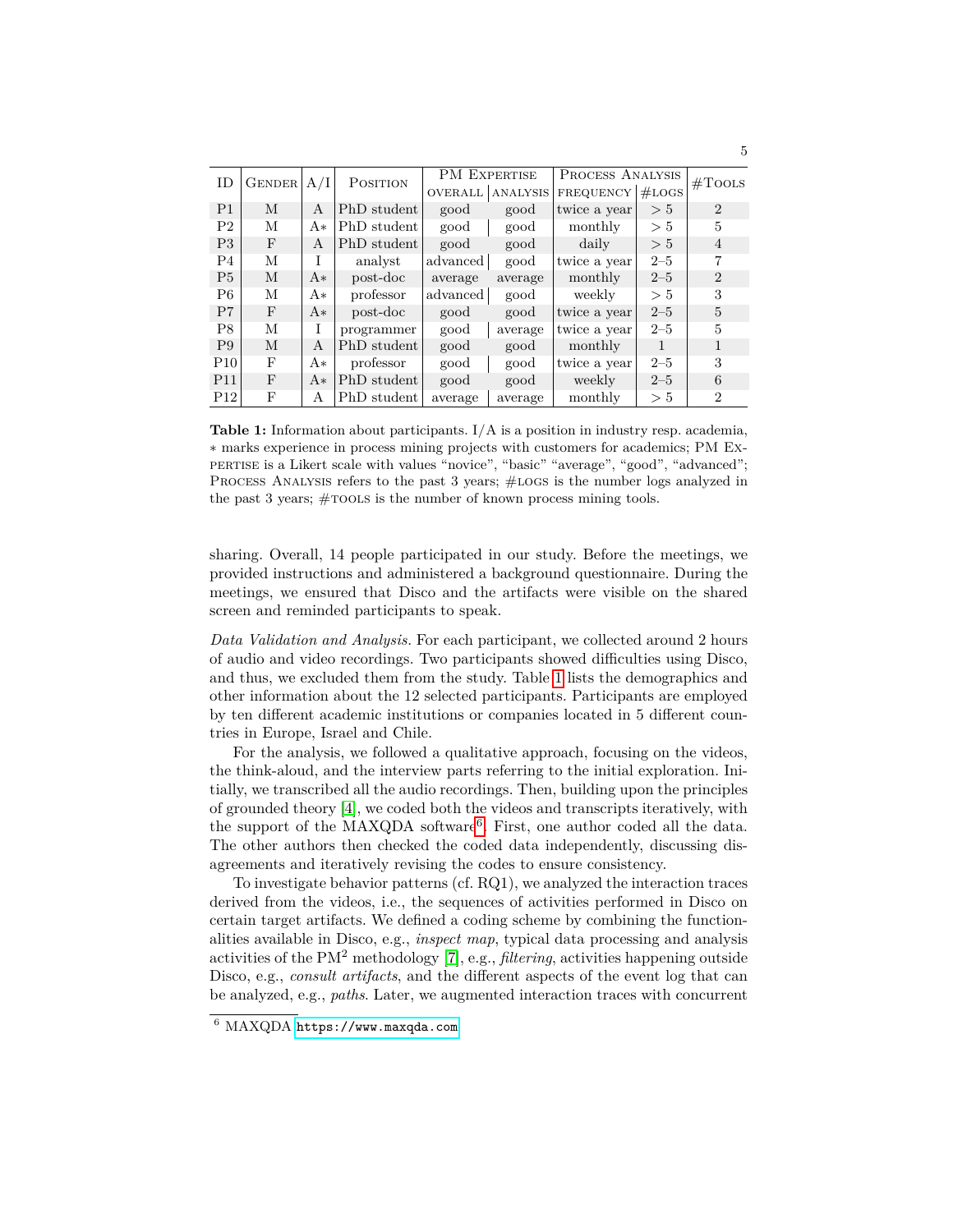think-aloud and interviews to achieve triangulation and refine the coding. After several coding iterations, we obtained a hierarchy of 23 distinct codes for activities and 22 codes for target artifacts<sup>[7](#page-5-1)</sup>. Then, we focused on identifying behavior patterns from the coded interaction traces. We started by selecting six high-level activities from the highest levels of our code hierarchy and exploiting different visualizations in MAXQDA to inspect and cluster similar sequences of coded segments qualitatively. After identifying potential candidate patterns, we backed up our qualitative insights with sequence alignments [\[12\]](#page-15-12). To this end, we sampled each participant's interaction trace into segments of 10-sec length to keep track of the unfolding of activities over time. Then, for each segment, we took the code corresponding to the high-level activity performed for the largest amount of time in that segment and extended shorter sequences with segments of no interaction. As a result, we obtained twelve activity sequences of equal length on which we computed global pairwise trace alignments and used the obtained scores as a backup for our qualitative analysis.

To investigate exploration goals and strategies (cf. RQ2), we examined thinkaloud and interview data. Initially, we fragmented the text using open and invivo coding [\[21\]](#page-15-13). Then, we refined and aggregated codes into categories using axial coding [\[4\]](#page-14-5), obtaining a hierarchy of 21 codes related to goals and strategies. During axial coding, we relied on the videos to understand the participants' statements in the context of exploration activities. Indeed, since some participants were not always describing what activities they were doing while speaking about goals, strategies were not emerging clearly from the isolated analysis of verbal data. Finally, we used selective coding to find relationships among the inferred categories [\[21\]](#page-15-13), ending up with three main categories.

## <span id="page-5-0"></span>**4 Findings**

In this section, we present the results of our analysis for RQ1 and RQ2.

#### <span id="page-5-2"></span>**4.1 Patterns of Behavior of the Initial Exploration (RQ1)**

With RQ1, we focus on understanding what high-level activities analysts perform during the initial exploration, in which order, for how long, and on which target artifacts. The analysis of interaction traces and verbal utterances allowed us to identify three main patterns of behavior, henceforth  $BP_1-BP_3$ . In the following, we describe the main features of each behavior pattern, focusing on the two most representative participants, i.e., those showing the best pairwise alignment score (cf. Sect. [3\)](#page-3-0). In parentheses, we show the number of participants for which a particular observation holds when not clear from the text. Also, we use  $(T)$  to label statements taken from the think-aloud transcripts and (i) for interviews.

<span id="page-5-1"></span><sup>7</sup> Link to coding scheme: <https://drive.switch.ch/index.php/s/m6wud73z4ztL0ym>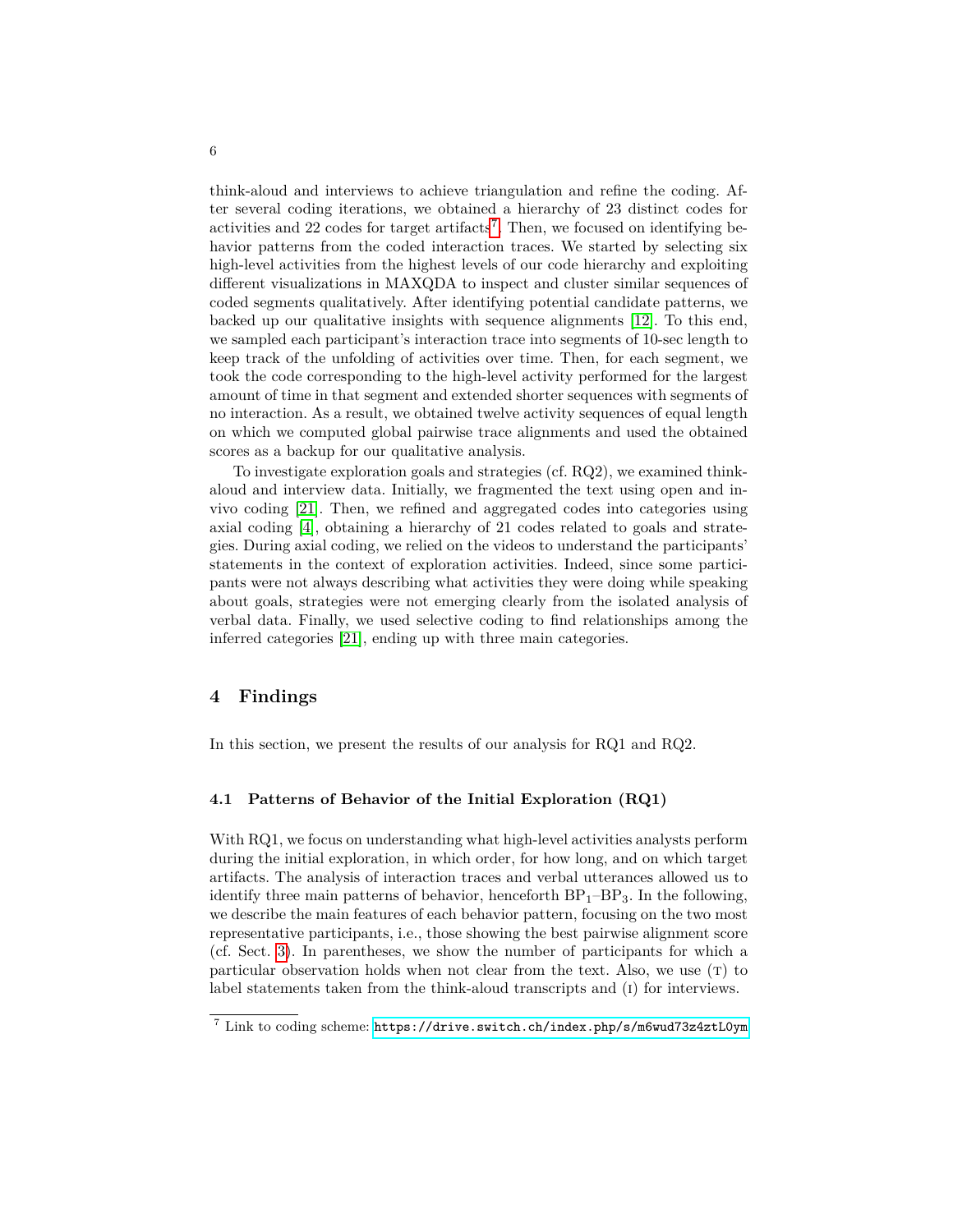*BP*1*: Artifacts as an initial focus, followed by attention to mainstream behavior and variants.* This behavior pattern was observed in five participants, namely P3, P4, P7, P9, and P11. Fig. [1\(](#page-6-0)a) shows the sequences of codes (not normalized) derived from the interaction traces of P7 and P9 and the average time spent on specific high-level activities by all the participants in  $BP_1$ . All participants started by reading the artifacts containing information about the event log thoroughly. P7 claimed that the artifacts were useful to *"better understand what was happening in the process"*(i), while P9 said that *"it felt more important to understand this PDF file* [the artifacts] *than just to play around with the event log*"(I). Then, everyone inspected the process map in frequency view, i.e., the default view showing the control-flow model generated by Disco after loading the event log. All participants looked at the control-flow and the frequency of events, focusing on the most frequent paths. P7 used a variation filter to isolate the most frequent variants before inspecting the map. She then repeated the filtering and map inspection focusing on the least common ones. Performance metrics were used limitedly  $(2/5)$ . Most participants  $(4/5)$  inspected the statistics after having explored the map, sometimes  $(3/5)$  going through the data attributes to know

<span id="page-6-0"></span>

**Fig. 1:** Summary of behavior patterns (a)  $BP_1$ , (b)  $BP_2$ , and (c)  $BP_3$ . For each pattern: (Left) Rendering of coded interaction traces for representative participants (in bold); (Right) Average time spent on high-level activities by all participants.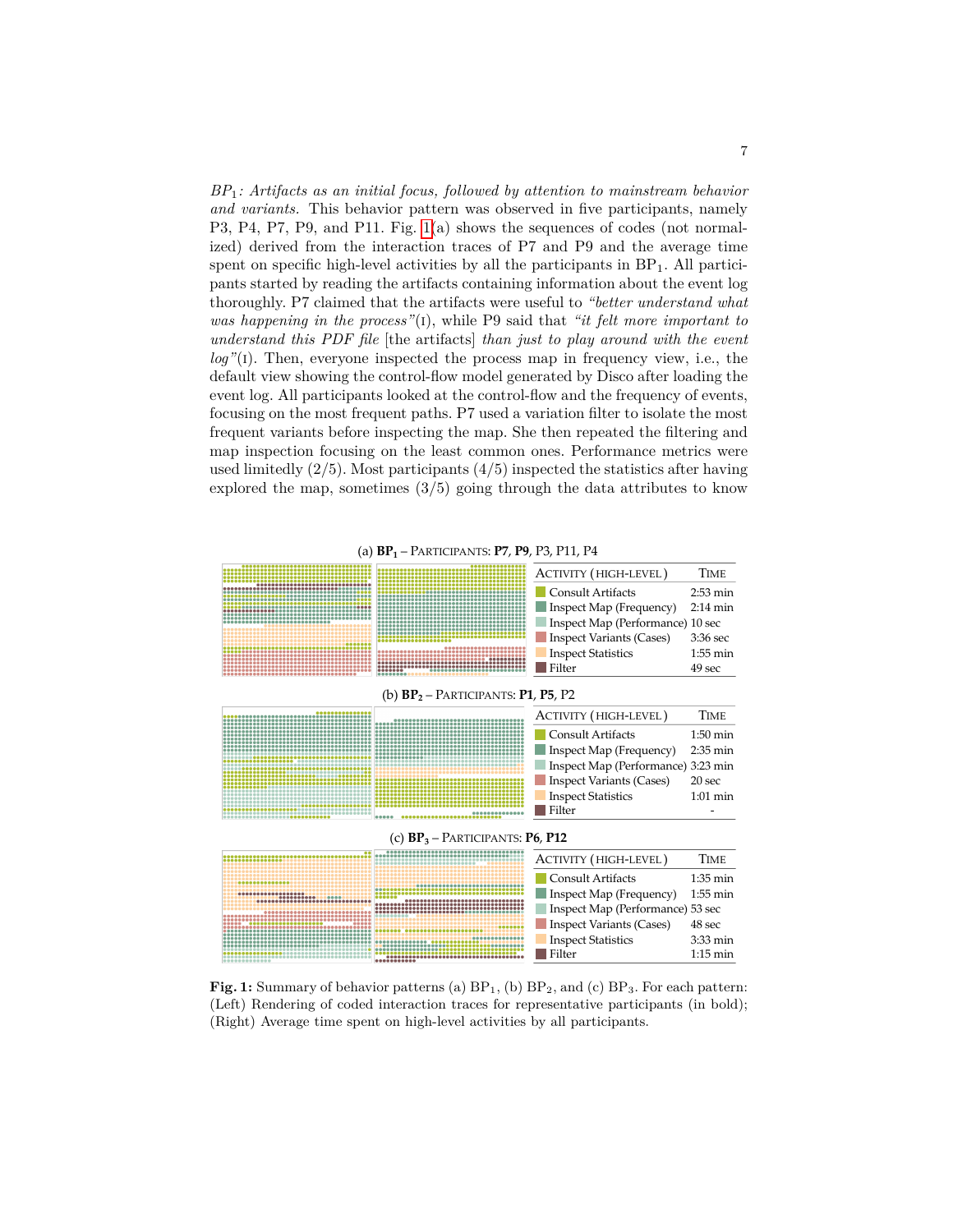*"what data we have there"*–P7 (T) and learn typical values. Finally, most participants (4/5) inspected the variants, focusing on the control-flow of the most frequent ones. P7 and P3 also inspected specific cases to find examples of parallel and repeated tasks and look for attribute correlation. Towards the end, P9 used variation and attribute filters to isolate *"the happy cases for the police"*(T).

*BP*2*: Attention to the shape of the data, performance metrics, and bottlenecks.* This pattern was observed in P1, P2, and P5, with P1 and P5 being the most representative participants, as shown in Fig. [1\(](#page-6-0)b). All participants started by focusing on the process map in frequency view, assuming activity labels to be self-explanatory. Indeed, artifacts were read at a later stage. All participants inspected the map at different levels of detail to check the structuredness or *"spaghetti-ness"* of the process, and two of them (2/3) focused on the most frequent paths. Participants focused on the shape of the data, as narrated by P2 *"The overall goal, I would say, is to get a feeling for the data* [...] *of how complex the data is"*(i) or P5 *"I was mostly driven by... by the dataset itself. I did some preliminary analysis from the structure, the time and the... attributes"*(i). Participants inspected the map in performance view at different stages of the exploration, focusing on paths exhibiting long duration. P1 examined the mean duration, alternating between the map and the temporal constraints provided in the artifacts to visually "check" them: *"I used them* [the temporal constraints] *at the beginning to see whether the process complies with these constraints"*–P1 (i). Instead, P5 used the performance metrics before reading the artifacts, searching for potential anomalies: *"I mostly focused on some anomalies and yeah, again, issues that could be present in the log"*–P5 (i). P2 and P5 also inspected the statistics after the map, focusing on the frequency of activities, variants' distribution, and case duration. Then, they read the artifacts thoroughly, sometimes trying to explain the detected anomalies: *"If the constraint is not observed, the offender is not obliged to pay the fine. Ok, so in this case, the anomaly could be that we take too much to send it, and he doesn't have to pay any longer"*–P5 (t).

*BP*3*: Attention to attribute distributions and patterns.* This pattern was observed in P6 and P12, whose code sequences and average time spent on high-level activities are shown in Fig.  $1(c)$ . The common thread to the exploration of P6 and P12 was the tendency to observe distributions of cases and data attributes to spot patterns, mostly by using statistics and filters to create and compare different "scenarios". Both participants inspected the statistics starting from the distribution of events over time and looking for patterns, e.g., *"I am now checking if there is any evident pattern. Like this is the 6th of April, this is the 6th of January...*"–P6 (T) and "*it looks like that in the middle of the month there are plenty of fines*"–P12 (T). When looking at attribute distributions, P6 decided *"to filter all the events without an article and check if... how is the distribution of those with respect to the other attributes*"(T). Similarly, P12 compared data attribute distributions in different scenarios that she created by filtering the log based on the temporal constraints described in the artifacts. P6 said that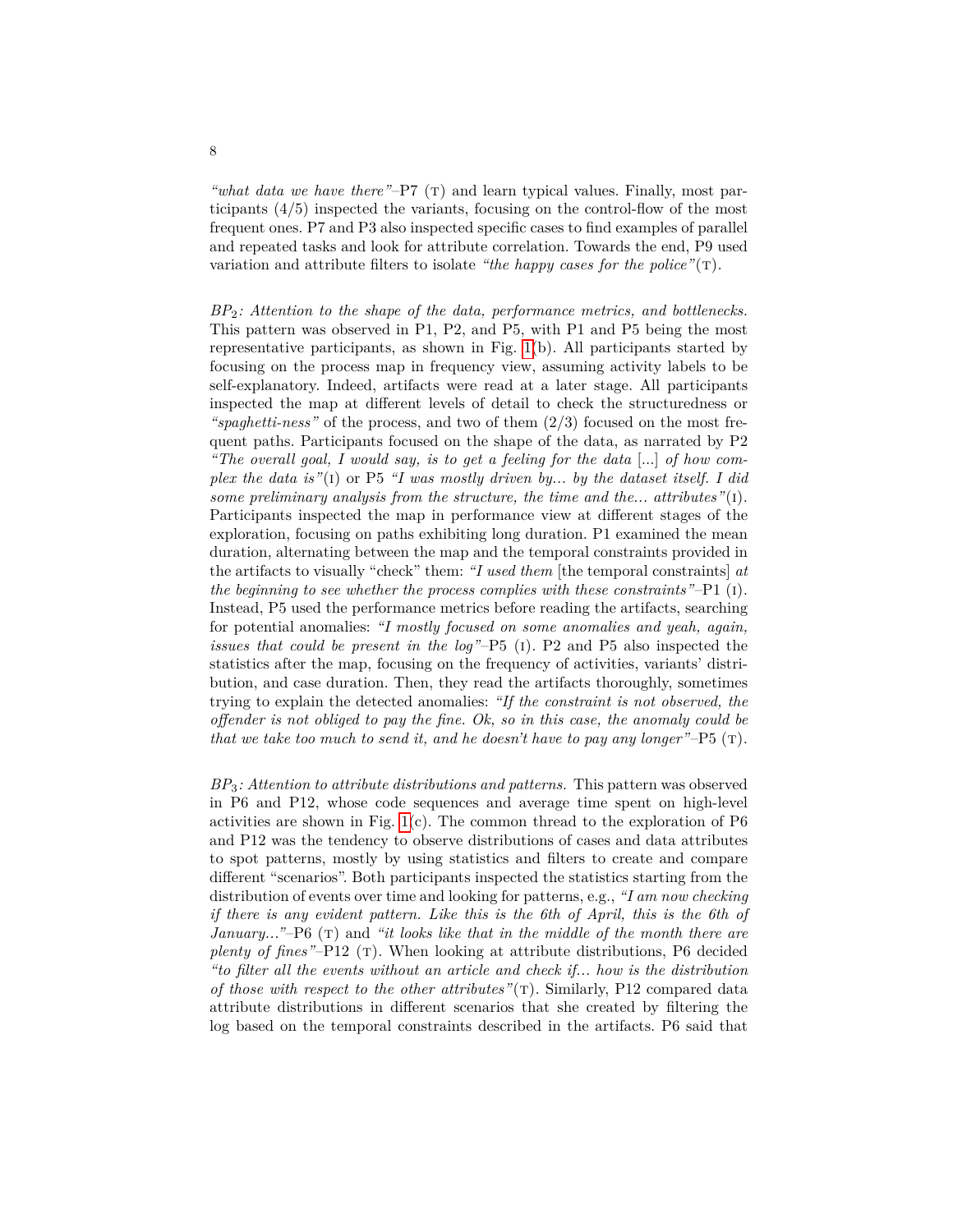attributes could help identify the causes underlying certain phenomena *"I would expect that if I can elicit the causes, I can do that from the attributes"*(i).

*Comparing behavior patterns of the initial exploration.* Fig. [2](#page-8-0) sketches the behavior patterns that emerged from our analysis. While  $BP_1$  and  $BP_2$  capture opposite exploration approaches,  $BP_3$  combines features of both of them.

Participants in  $BP_1$  anchored their exploration to the domain knowledge embedded in the artifacts and explored the data in a top-down fashion through the lens of this knowledge, which helped them to guide their analysis, generate questions, and, sometimes, filter the data. P9 said *"I think most of my, um, knowledge came from just reading the artifacts [...] And I was thinking – Ok, why wouldn't you pay a fine? Ok, maybe I don't receive it by post or maybe I choose to ignore it..."* (I). They also spent a significant amount of time on process variants, looking into single cases better to understand the process and typical values of data attributes and their semantics.

In contrast, participants in  $BP_2$  followed a bottom-up approach starting from the data. They focused on exploring the "problem space", looking at the shape of the log, observing the frequency of activities and variants, and collecting the *"hard numbers"*–P2 (T). They identified the most frequent path of the process as the "happy path" and read the artifacts towards the end of the exploration as a way to check their understanding of the process from the data. They also examined performance metrics to spot bottlenecks or outliers, e.g., *"Once I found something that could be interesting, for instance, one activity lasting a huge amount of time, then I dug deeper [...] to understand why this occurred"*–P5 (i).

Despite spending comparable amounts of time on the map in frequency view, participants in  $BP_1$  and  $BP_2$  used it at different levels of detail. Those in  $BP_1$ used it mainly at the default level of abstraction to visualize the activities that they had read in the artifacts. Two of them changed the detail level to assess the structuredness of the process, but the majority preferred to do so by looking at the variants. Instead, those in  $BP_2$  worked at a lower level of abstraction, increasing the number of displayed paths to focus on repetitions and deviations.

Participants in  $BP_3$  distinguished themselves for finding patterns in event and attribute distributions using statistics and filters to create and compare

<span id="page-8-0"></span>

Fig. 2: Comparing the representative participants of BP<sub>1</sub>, BP<sub>2</sub> and BP<sub>3</sub>. Spider charts are obtained by sampling activity sequences in segments of 30-sec length and selecting the activity performed for the largest amount of time in that segment.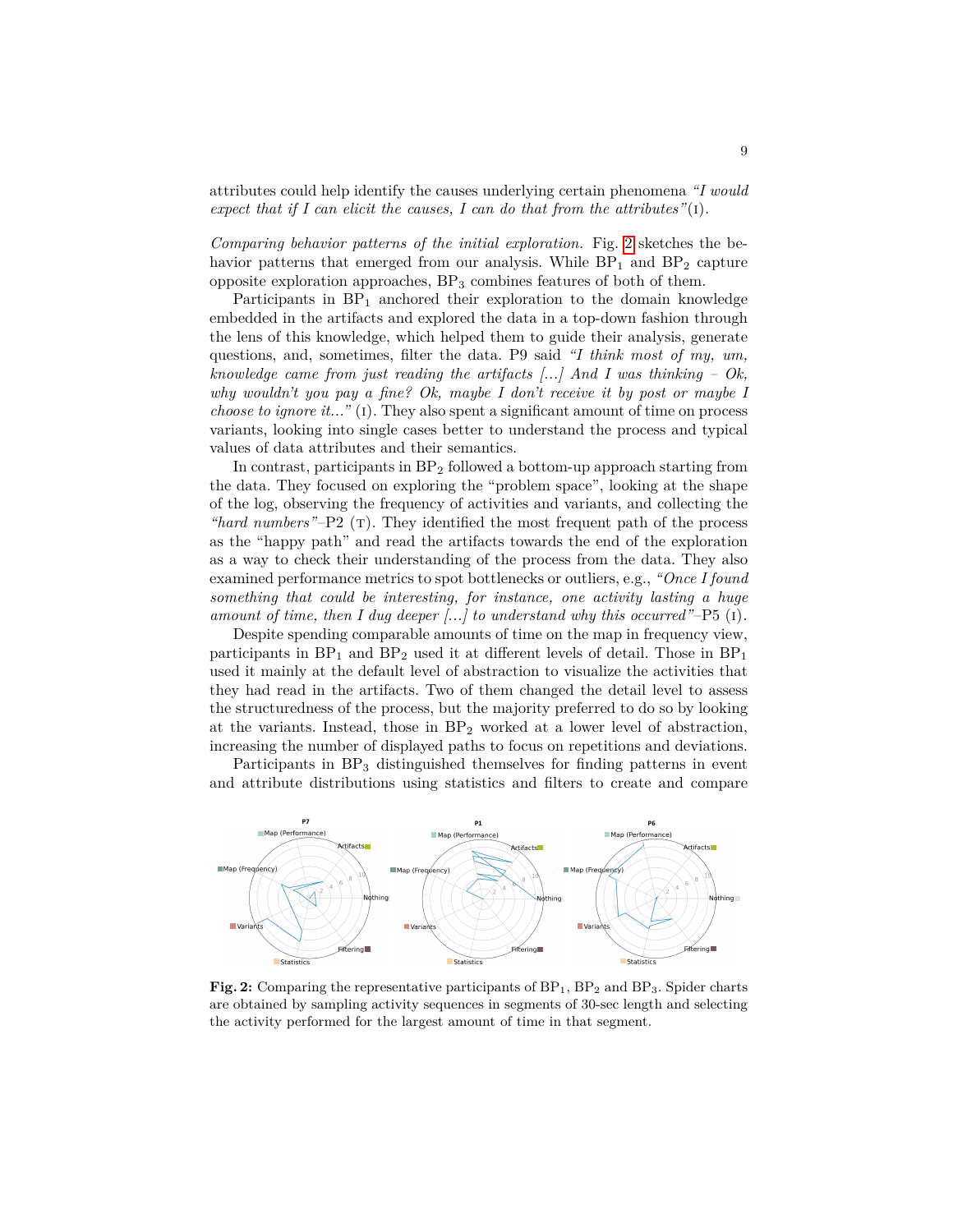scenarios. They used the artifacts to derive the domain knowledge needed for filtering and understanding data attribute semantics, similar to  $BP_1$ , but, especially at the beginning, they focused on the shape of the data, similar to BP2. e.g., *"it was more about understanding the structure of data, the shape of the log, rather than the meaning of it"*–P6 (i). Also, they looked at data attributes focusing on aggregated data rather than on specific values within cases (cf.  $BP_1$ ).

When examining target artifacts, some commonalities among behavior patterns emerged. Indeed, all participants focused on the control-flow, particularly on the structuredness of the process  $(9/12)$  and the mainstream behavior (11/12). The interest for such process characteristics across behavior patterns can be explained by looking into exploration goals and strategies (cf. Sect. [4.2\)](#page-9-0).

#### <span id="page-9-0"></span>**4.2 Goals and Strategies of the Initial Exploration (RQ2)**

With RQ2, we aim to understand the goals of the initial exploration and what strategies analysts follow to achieve them. Also, we look at the relationships between goals and the behavior patterns introduced in Sect. [4.1.](#page-5-2) Thus, here we refer to the ten participants whose behavior is captured by  $BP_1-BP_3$ .

Goals emerged from the analysis of the think-aloud and interview data. Similar to [\[2](#page-14-3)[,28\]](#page-15-8), participants remarked their intention to *"become familiar with the data and the process before determining any direction"*–P3 (i). Indeed, their main goals were to (i) learn the main log characteristics, (ii) conceptualize the process, and (iii) identify interesting things to explore in further analyses (cf. Table [2\)](#page-9-1). However, participants enacted different strategies to pursue these goals.

*Learn the main log characteristics.* All participants aimed to collect basic information about the log, e.g., general statistics such as log size and time covered, activity frequency and naming, number and kind of available attributes, and process structuredness. Learning about the event log was helpful to *"get familiar with the process"*–P4 (i) or *"know what information is essentially available"*–P6 (i). Despite having the same goal in mind, participants pursued enacted different strategies to achieve it. Some participants focused on *"understanding the log"*–P7 (i) and *"getting the background"*–P7 (i) from the artifacts. Instead, others concentrated on data shape and complexity, focusing mainly on quantitative information about the log. Participants also emphasized checking how structured the process was to choose what kind of analysis to apply and estimate

<span id="page-9-1"></span>

| <b>EXPLORATION GOAL</b>            | DESCRIPTION                                      |
|------------------------------------|--------------------------------------------------|
| LEARN MAIN LOG CHARACTERISTICS     | Learn what the log contains and gather descrip-  |
|                                    | tive statistics about the log and the process    |
| CONCEPTUALIZE THE PROCESS          | Form an idea of the process and its context      |
| <b>IDENTIFY INTERESTING THINGS</b> | Identify aspects that are deemed interesting and |
|                                    | worth more in-depth analyses                     |

**Table 2:** Main goals of the initial exploration emerged from our analysis.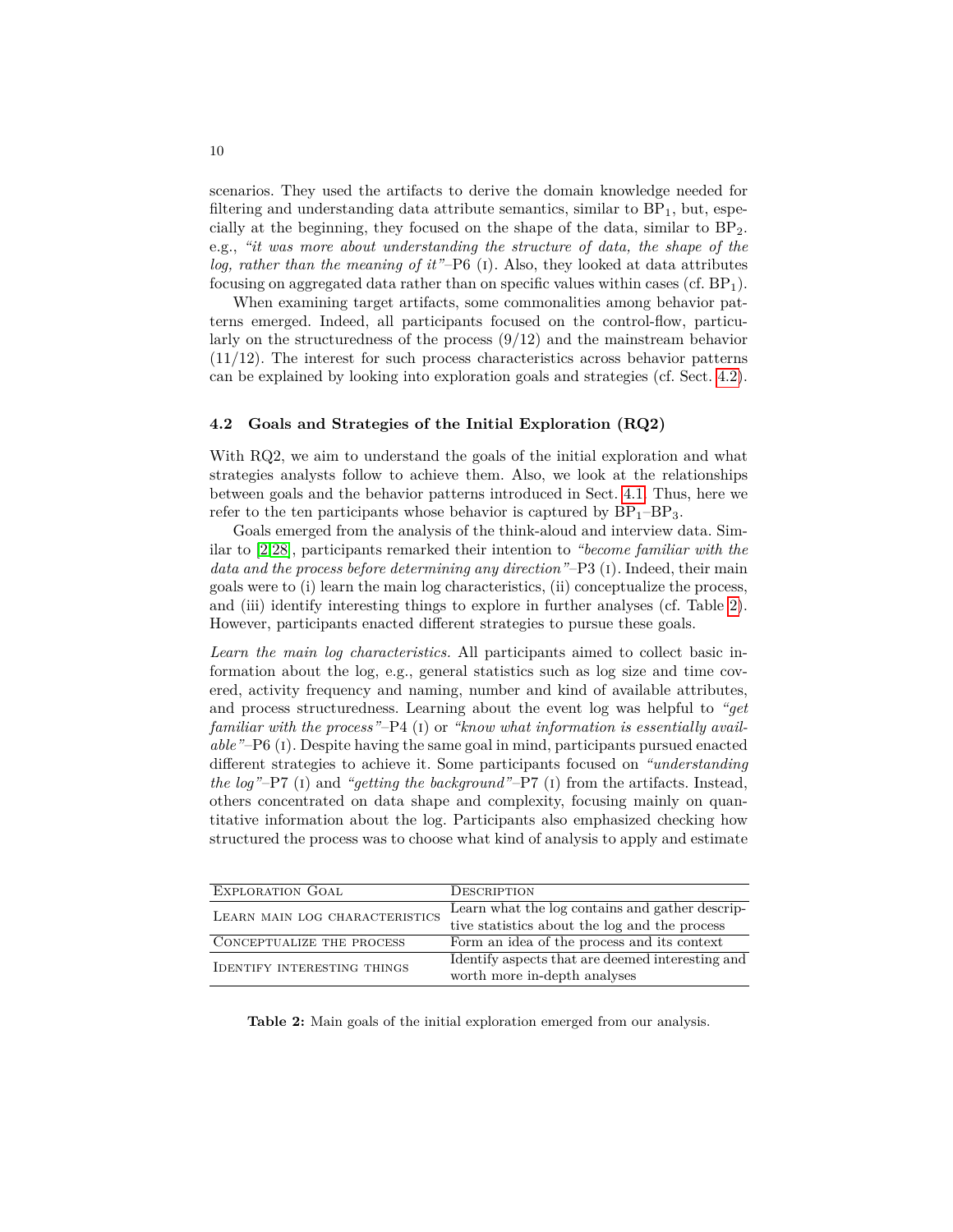<span id="page-10-0"></span>

| GOAL: LEARN MAIN LOG CHARACTERISTICS |                                                                                   |  |   |
|--------------------------------------|-----------------------------------------------------------------------------------|--|---|
| Strategy                             | Quote<br>ВF                                                                       |  |   |
| Understand                           | "So like a little bit getting the background, so like, what are $BP_1 6$          |  |   |
| available infor-                     | the tasks for what? And then also what are the attributes' $ BP_3 $               |  |   |
| mation<br>from                       | meanings for all the things you provided and the artifacts                        |  |   |
| the artifacts                        | were really helpful. " $-P7$ (1).                                                 |  |   |
| Assess data                          | "I think this is part of any data science project, not especially $ BP_2 4$       |  |   |
| shape and                            | for process mining, but to get a feeling of how complex the $ BP_3 $              |  |   |
| complexity                           | data is and I think the first start it to to look at the process                  |  |   |
|                                      | map and see how spaghetti-like the model is and, um then,                         |  |   |
|                                      | also to get the hard numbers $\ldots$ <sup>"</sup> -P2 (1).                       |  |   |
| Assess process                       | "If the process would be extremely structured, I'd start guess- $\vert$ All       |  | 8 |
|                                      | structuredness ing, for example, this is a xor-split $\ldots$ If it was extremely |  |   |
|                                      | spaghetti, I would probably skip this inspection"-P6 $(I)$                        |  |   |

**Table 3:** Strategies followed to learn the main event log characteristics.

the effort required. A few participants mentioned the further goal of splitting the log to reduce its complexity, e.g., *"Why is it so complex? I would have looked into this and... potentially divided the log into sublogs"*–P2 (i). Table [3](#page-10-0) reports the described strategies, together with sample quotes, the behavior patterns (BP), and the number of participants  $(\#)$  for which it was observed. Participants in  $BP<sub>1</sub>$  and one in  $BP<sub>3</sub>$  preferred to familiarize themselves with the semantics of activities and attributes over collecting quantitative data. Instead, most participants in BP<sub>2</sub> and one in BP<sub>3</sub> focused on the shape and complexity of the data. Most participants (8/10) across all behavior patterns assessed the structuredness of the process, looking at the map or the distribution of variants.

*Conceptualize the process.* Conceptualizing the process entails going beyond direct observation, bringing together domain knowledge, prior experience, and common sense to form an idea of how the process looks. Table [4](#page-11-0) lists the strategies aimed to pursue this goal, which was deemed important by all participants. Unsurprisingly, all participants used common sense to conceptualize the process. However, those in  $BP_2$  relied on common sense to also interpret activity and attribute names. Some participants  $(6/10)$  combined common sense with domain knowledge derived from the artifacts and prior experience. For example, P7 relied on her previous experience in using temporal constraints to *"understand the payment culture"*. All participants in  $BP_1$  and one in  $BP_3$  used the domain knowledge in the artifacts to learn about the context of the process and identify, for example, the *"legal behavior"*–P9 (T). Participants in BP<sub>3</sub> conceptualized the process also by establishing connections among different observations, e.g., scenarios created with the help of filters. All participants identified the mainstream behavior of the process based on event frequency. Besides being *"the easiest thing to start with when you're exploring a log that you don't know"*– $P11$  (T), the mainstream behavior helped participants to discern exceptional behavior, which, in turn, was one of the most interesting aspects to explore.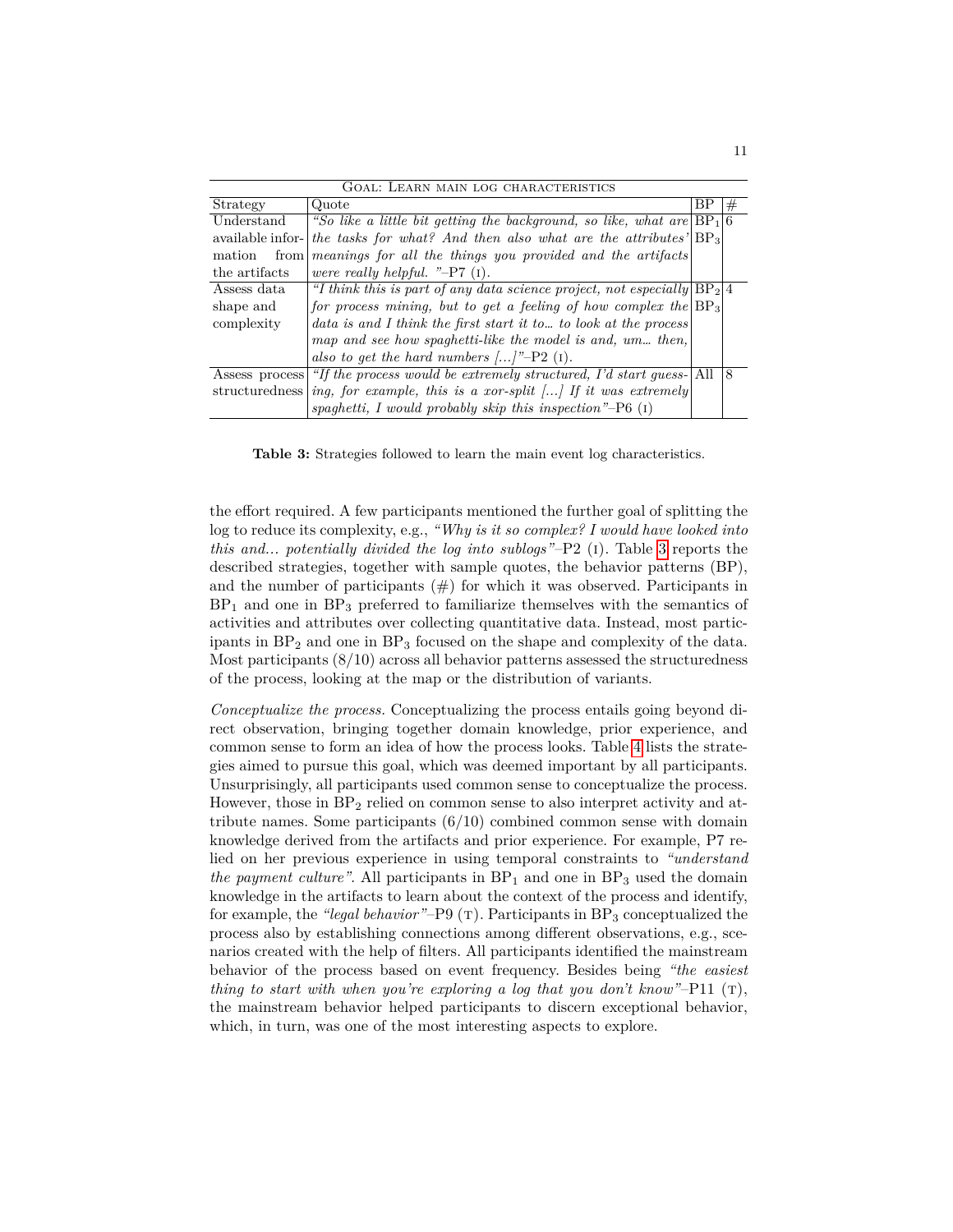<span id="page-11-0"></span>

| <b>GOAL: CONCEPTUALIZE THE PROCESS</b> |                                                                             |    |    |  |
|----------------------------------------|-----------------------------------------------------------------------------|----|----|--|
| Strategy                               | Quote                                                                       | ΒP | #  |  |
| Use common                             | "I used common sense quite a lot [] I had a vision of how All               |    | 10 |  |
| sense                                  | the perfect process should look like" $-P2$ (1)                             |    |    |  |
| Use domain                             | "These temporal constraints I know them from the medical $BP_1 6$           |    |    |  |
| knowledge and                          | field, it's always interesting to look at whether people follow $ BP_3 $    |    |    |  |
| prior experience                       | this rule or don't follow this rule. "-P7 $(I)$                             |    |    |  |
| Compare and                            | "I inspected how those [frequent variants] look from a control- $ BP_3 2$   |    |    |  |
| combine                                | flow point of view. So, in this way, I constructed a bit of a               |    |    |  |
| observations                           | mental model of the process. And once I got this mental                     |    |    |  |
|                                        | model of which are actually the most frequent paths, I went                 |    |    |  |
|                                        | back to the map and looked at these pairwise relationships                  |    |    |  |
|                                        | with this knowledge of how to put the local relationships $[\dots]$         |    |    |  |
|                                        | in the larger spectrum of a complete trace"– $P6$ (1)                       |    |    |  |
| Identify<br>main-                      | "We actually don't know what is exceptional [] And that's All               |    | 10 |  |
|                                        | stream behavior <i>why you focus on mainstream behavior first</i> "-P11 (1) |    |    |  |

**Table 4:** Strategies followed to conceptualize the process.

*Identify interesting things.* A common exploration goal was to identify interesting aspects worth being further analyzed. All participants identified as interesting "unexpected things that do not meet their assumptions" or "cases showing infrequent behavior", such as bottlenecks. To discover unexpected or exceptional and, thus, interesting things, participants followed the strategies described in Table [5.](#page-11-1) Some participants  $(6/10)$  relied on their knowledge of the mainstream behavior to build some "ground truth", which helped them to establish what was exceptional. Others  $(3/10)$  used the temporal constraints to anchor to the normative process and check them "visually" from the process map or with the help of filters. Two participants  $(2/10)$  focused explicitly on detecting anomalies by looking for outliers in the data and bottlenecks in the process. All the par-

<span id="page-11-1"></span>

| GOAL: IDENTIFY INTERESTING THINGS |                                                                          |    |    |  |
|-----------------------------------|--------------------------------------------------------------------------|----|----|--|
| Strategy                          | Quote                                                                    | Bl | #  |  |
| Use mainstream                    | "I think that path [the most frequent] is the more interest- $ BP_1 6$   |    |    |  |
| behavior as ground                | ing one because it would tell me that this is the most likely $ BP_3 $   |    |    |  |
| truth                             | correct path and that the others would be outliers" $-P9$ (1)            |    |    |  |
| Check temporal                    | "The constraints helped me to, uh, try to retrieve the cases $\vert$ All |    | Ι3 |  |
| constraints                       | that are not in line with the constraints. [] Because when               |    |    |  |
|                                   | you look at the process, you want to see unusual stuff. So,              |    |    |  |
|                                   | it's easy to go to the temporal constraints"- $P12$ (1)                  |    |    |  |
| Detect bottlenecks                | "I mostly focused on some anomalies and yeah, again, $ BP_2 2$           |    |    |  |
| or anomalies                      | issues that could be present in the log; that could indicate             |    |    |  |
|                                   | that the process could be improved"- $P5$ (1).                           |    |    |  |

**Table 5:** Strategies followed to identify interesting things.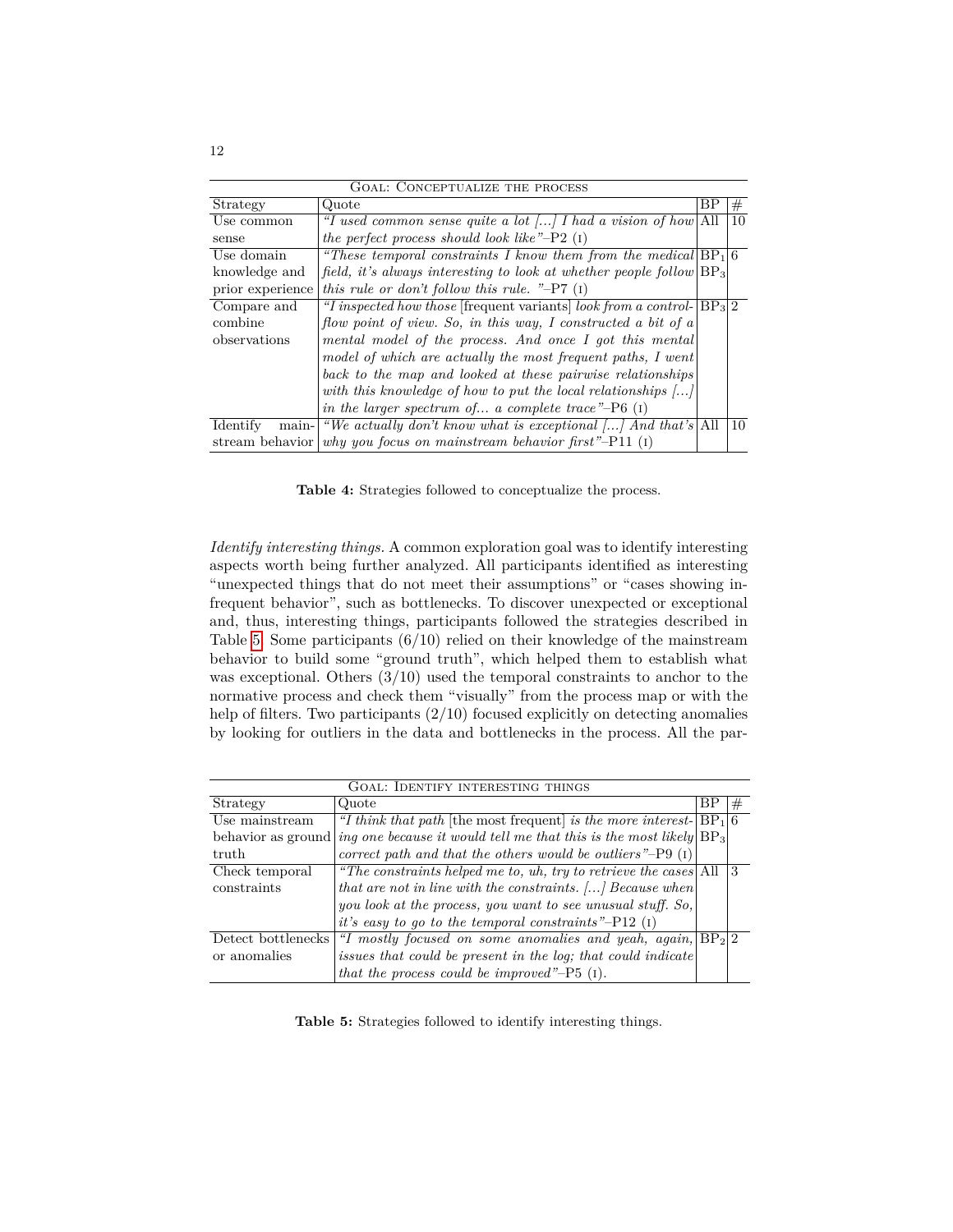ticipants in  $BP_1$  and one in  $BP_3$  followed the first strategy. Three participants across all behavior patterns used the temporal constraints. Instead, the detection of anomalies was the main driver for participants in BP2.

#### <span id="page-12-0"></span>**5 Discussion and Limitations**

The objective of this paper was to investigate exploration practices in process mining, with a focus on patterns of behavior (cf. RQ1) and goals and strategies (cf. RQ2) of the initial exploration. We discovered that process analysts approach exploration in different ways, e.g., working top-down after gathering knowledge from the artifacts, or bottom-up, starting from the data and using the artifacts to check their understanding of the log, similar to open-ended analyses [\[2\]](#page-14-3).

Analysts examined data attributes from different angles, either focusing on distributions or looking into single cases to explain how the process evolves. We also learned that the initial exploration has the main goals to (i) learn the main log characteristics, which resembles what is called *profiling* in the data science literature [\[28\]](#page-15-8), (ii) conceptualize the process, and (iii) find interesting things that are relevant to analyze deeper (e.g., as part of concrete research questions), which is similar to *discovery*, i.e., gaining new insights or making hypotheses [\[28\]](#page-15-8).

While (i) is a goal of *"any data science project, not especially for process mining"*–P2 (i) and the same holds for (iii), the structure and behavior of the underlying process require analysts to engage in specific exploration strategies.

For example, many participants assessed the structuredness of the process to decide which kind of analysis to conduct. To this end, they relied on the visual inspection of the process map and the variants and prior experience, having different perceptions of whether the process was "lasagna" or "spaghetti". Although assessing process structuredness and, more in general, the structure and complexity of the data under investigation is typical of exploratory analyses [\[2](#page-14-3)[,28\]](#page-15-8), it is a nontrivial task that could tip the balance towards choosing an analysis technique over another. For example, two participants said they would split a spaghetti log into sub-logs before starting the analysis. Still, selecting the "right" pre-processing or analysis technique based on event log characteristics can be challenging [\[24\]](#page-15-14), and we hypothesize that, especially for novices, it may be difficult to choose among analysis approaches and tools. This is particularly so when dealing with alternatives [\[14\]](#page-15-5) or combining artifacts and techniques not specific to process mining [\[13\]](#page-15-0). Recent reviews of process discovery [\[3\]](#page-14-6) and variants analysis [\[25\]](#page-15-15) methods could help to compare different approaches, as well as the metrics in [\[24\]](#page-15-14) could help to gain control-flow insights. However, practical guidance to support analysts in assessing event log characteristics (e.g., structuredness, presence, and quality of resource data) and, based on them, evaluating the applicability of pre-processing and analysis techniques is still missing.

Another insight emerging from our analysis is the attention paid to exceptional behavior and, particularly, negative deviations [\[18\]](#page-15-16). All participants identified exceptional behavior as the most valuable aspect to analyze, especially when seeking improvement opportunities. Improvement was perceived differently: par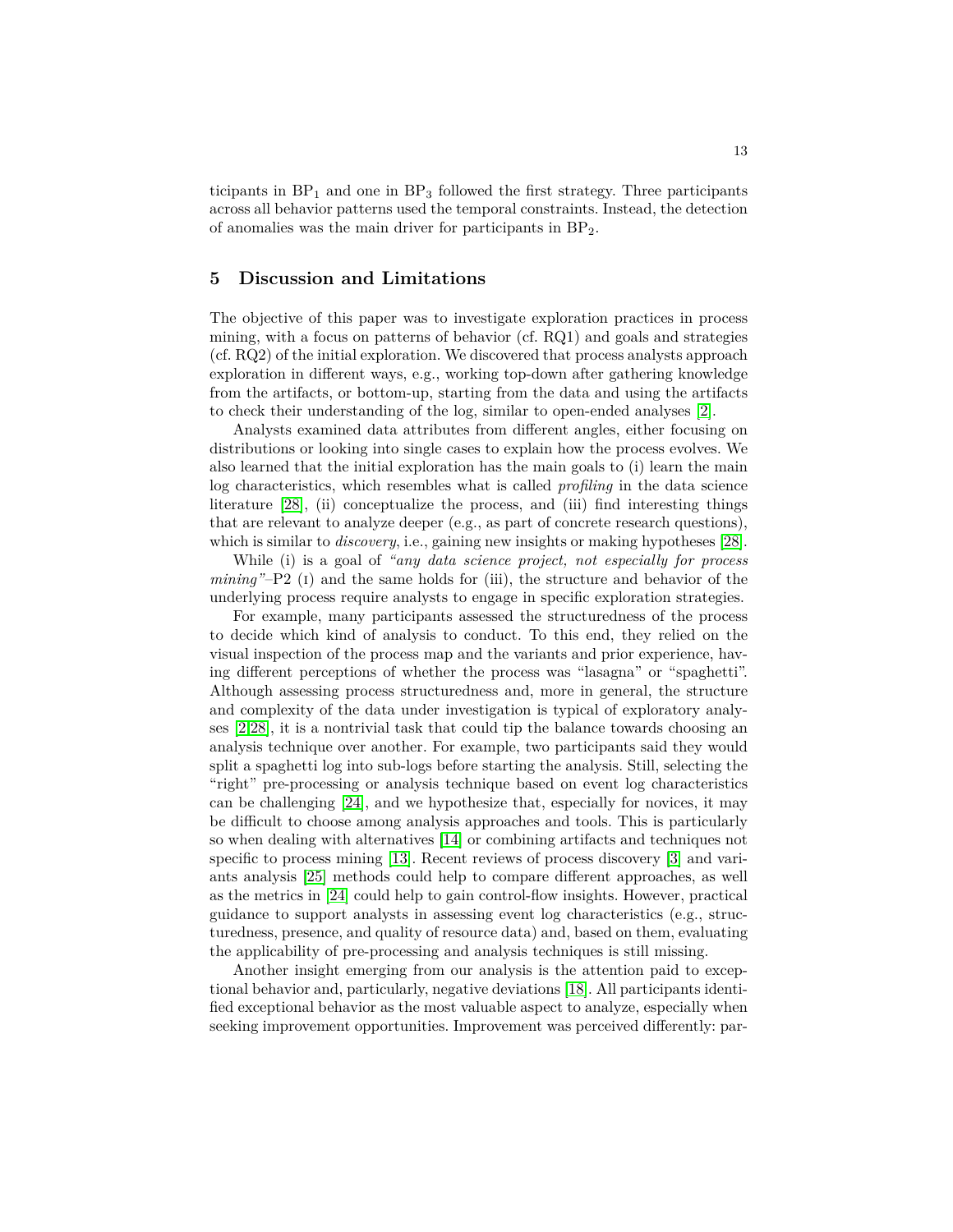ticipants working top-down emphasized improvement opportunities for end-users (cf.  $BP_1$ ), while those working bottom-up focused mainly on performance (cf. BP2). Still, almost everyone tended to look for negative deviations, and only P9 focused on the *"positive cases for the police"* (T). The focus on negative deviations is in line with the observation that inductive BPM approaches, including process mining, often put a strong focus on "responding to pain points" [\[20\]](#page-15-7), while the exploration of opportunities is less emphasized. However, research has shown that processes can be improved by learning from positive deviations [\[23\]](#page-15-17) or experience gained through past executions [\[9\]](#page-15-18). We find the tendency to look at negative deviations at the start of the analysis somewhat surprising. Indeed, the interviews in [\[2](#page-14-3)[,28\]](#page-15-8) did not mention interest for "negative" patterns, and the focus on deviations in the broader area of data science seems to be limited to spot outliers or data quality issues during profiling [\[28\]](#page-15-8) or data curation tasks [\[10\]](#page-15-4).

Overall, although some exploration goals overlap between data science and process mining, our analysis uncovered strategies that are not described in the data science literature, remarking the need for improving our understanding of process mining practices and develop targeted support for process analysts.

Limitations. Our study comes with some limitations. First, since we invited participants in our professional network, our sample was not drawn randomly from the overall process analysts population and is biased towards academics. Still, six academic participants were involved in process mining projects where the main goal was to analyze data for a customer (cf. Table [1\)](#page-4-0) and, when interviewed, they provided insights into these experiences. Second, our study is subject to a limited number of participants. Still, twelve is considered an appropriate sample size for think-aloud studies [\[19\]](#page-15-19), given the richness of the verbal data that we also augmented with interaction traces. Third, in this paper, we focused on exploratory process mining, i.e., the analysis phase aimed to familiarize with the data and refine abstract research questions. Thus, our findings cannot be generalized to other analysis phases, e.g., answering concrete questions. Finally, since all our subjects used Disco, we cannot claim that our findings can be generalized across tools. Indeed, Disco presents the map view after loading the event log and, thus, it would not be surprising if participants used the map at the beginning. Also, the functionality provided by the tool limits the analysis that our participants could perform and, as a consequence, the behavior we could observe in our data.

## <span id="page-13-0"></span>**6 Conclusion and Outlook**

In this paper, we have presented the findings of an empirical study investigating how process analysts approach exploration in practice, focusing on understanding common patterns of behavior, goals, and strategies of the initial exploration phase. Our findings revealed that analysts exhibit different behavior patterns when exploring an event log and work with different goals in mind, enacting various strategies to familiarize themselves with the data and the process. Besides providing novel insights into exploratory process mining practices, our findings can inform different directions for future research.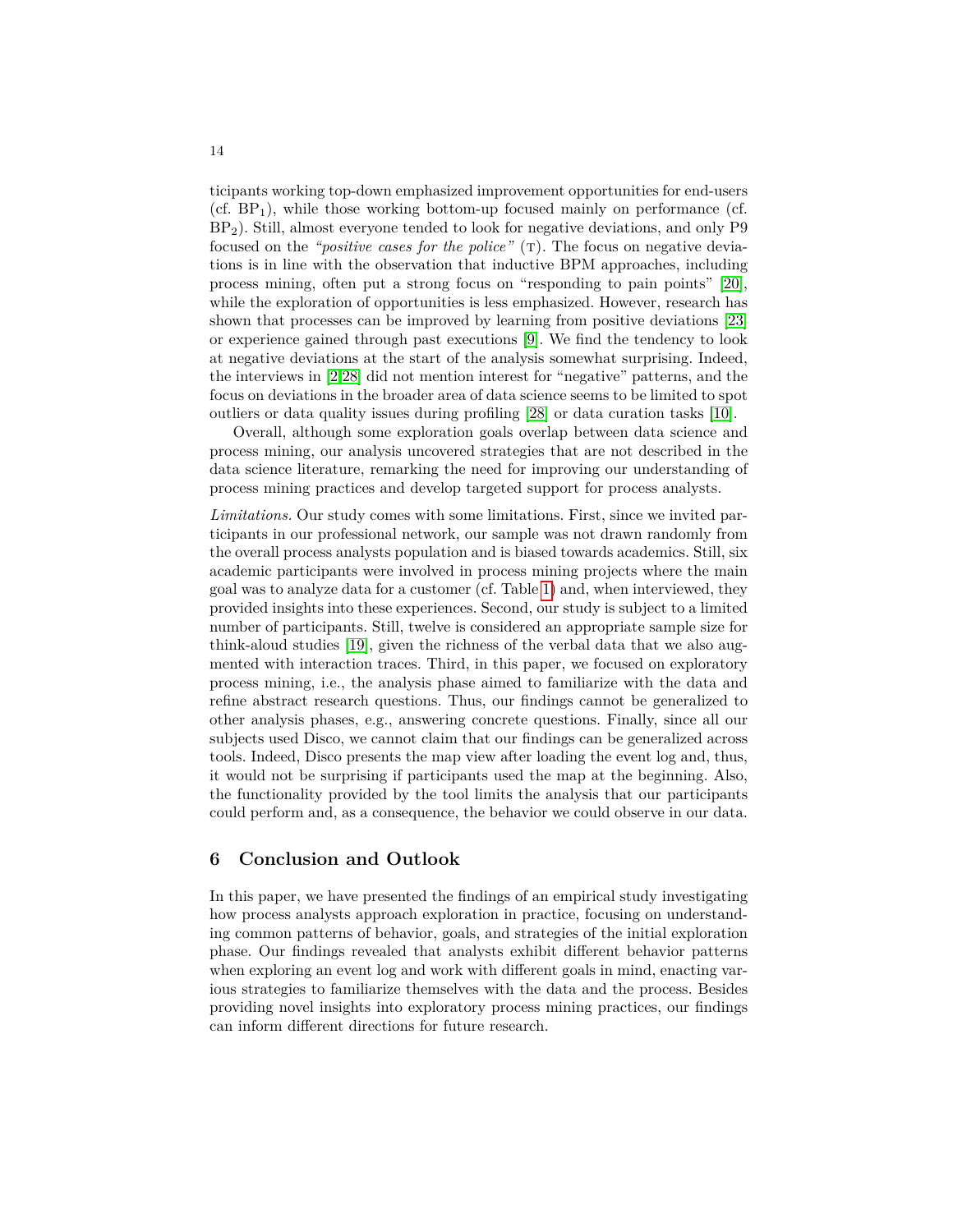An obvious direction for future work is to improve the generalizability of our findings by conducting additional empirical studies to gain a comprehensive understanding of process mining across different analysis phases and tools. To this end, we will conduct quantitative and focused studies involving more practitioners and observing how analysts approach different analysis phases (e.g., familiarization, question answering) with one or more process mining tools. This will allow us to look into typical behavior patterns, goals, strategies, and challenges of process mining and, potentially, discern effective and non-effective behavior.

Gaining an in-depth understanding of (exploratory) process mining practices will provide empirical evidence for developing guidance and support for process analysts, for example, by enabling knowledge transfer from experienced analysts to novices. For instance, existing process mining methodologies could be complemented with practical recommendations, e.g., to choose analysis techniques based on event log characteristics or to foster the exploration of opportunity points [\[20\]](#page-15-7), and tool support, e.g., to ease the comparison of "scenarios" (cf. BP3) or process variants [\[25\]](#page-15-15) along multiple process perspectives.

Another possible avenue for future research is the development of theories. In neighboring areas such as process modeling, cognitive theories have been used to explain empirical observations (e.g., [\[29\]](#page-15-20)) and inform advancements, for example, to reduce the cognitive load when performing relevant tasks [\[17\]](#page-15-21). We suggest that the development of similarly relevant theories for explaining the cognitive processes involved in process mining, in general, and the exploratory phase, in particular, will contribute to advancement in this area.

**Acknowledgment.** This work is part of the Process Mining Support for End-users (ProMiSE) project, funded by the Swiss National Science Foundation (SNSF) under Grant No.: 200021\_197032. We sincerely thank all our participants and Dr. Anne Rozinat, who provided us with Disco licenses.

### **References**

- <span id="page-14-0"></span>1. van der Aalst, W.: Process Mining–Data Science in Action. Springer, 2 edn. (2016)
- <span id="page-14-3"></span>2. Alspaugh, S., Zokaei, N., Liu, A., Jin, C., Hearst, M.A.: Futzing and moseying: Interviews with professional data analysts on exploration practices. IEEE Trans. Vis. Comput. Graphics **25**(1), 22–31 (Jan 2019)
- <span id="page-14-6"></span>3. Augusto, A., Conforti, R., Dumas, M., Rosa, M.L., Maggi, F.M., Marrella, A., Mecella, M., Soo, A.: Automated discovery of process models from event logs: Review and benchmark. IEEE Trans. Knowl. Data Eng. **31**(4), 686–705 (2019)
- <span id="page-14-5"></span>4. Corbin, J., Strauss, A.: Basics of Qualitative Research: Techniques and Procedures for Developing Grounded Theory. SAGE Publications (2014)
- <span id="page-14-4"></span>5. De Leoni, M., Mannhardt, F.: Road traffic fine management process. Eindhoven University ofTechnology. Dataset (2015)
- <span id="page-14-1"></span>6. Diba, K., Batoulis, K., Weidlich, M., Weske, M.: Extraction, correlation, and abstraction of event data for process mining. Wiley Interdiscip. Rev. Data Min. Knowl. Discov. **10**(3), e1346 (2019)
- <span id="page-14-2"></span>7. van Eck, M.L., Lu, X., Leemans, S.J., Van Der Aalst, W.M.: PM<sup>2</sup>: A process mining project methodology. In: Int. Conf. on Advanced Information Systems Engineering (CAiSE). LNCS, vol. 9097, pp. 297–313. Springer (2015)